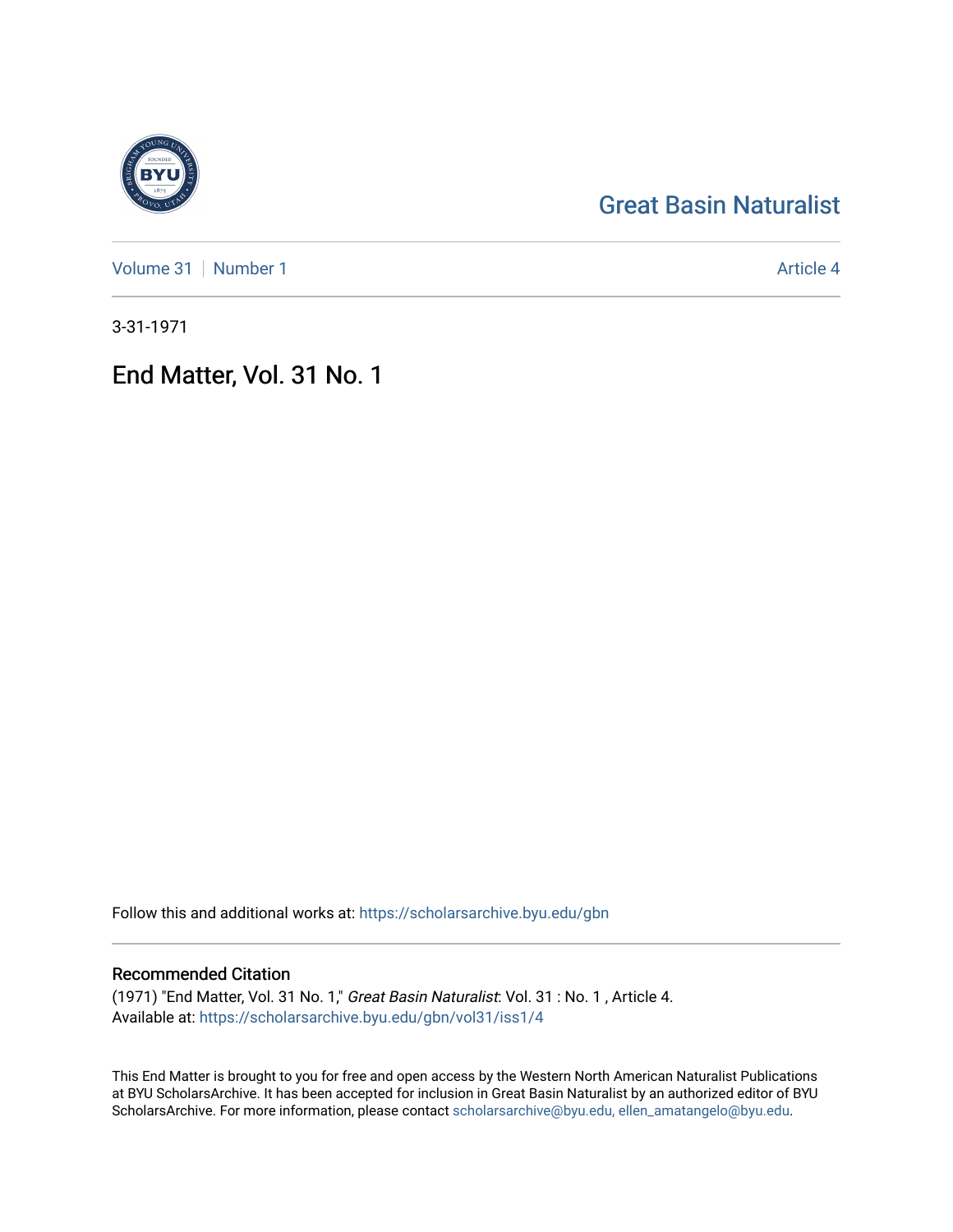### GREAT BASIN NATURALIST

#### Notice to Contributors

Original manuscripts in English pertaining to the biological natural history of western North America and intended for publication in the Great Basin Naturalist should be directed to Brigham Young University, Stephen L. Wood, Editor, Great Basin Naturalist, Provo, Utah 84601.

MANUSCRIPTS: Two copies are required, typewritten, doublespaced throughout, on one side of the paper, with margins of at least one inch on all sides. In general, the style should conform to recom mendations published in the most recent edition of the  $Style$  Manual for Biological Journals, published by the American Institute of Biological Sciences. Two copies of an abstract, about <sup>3</sup> percent as long as the text and on a separate page, should accompany each manuscript.

ILLUSTRATIONS: All illustrations should be made with a view of having them appear within the limits of the printed page. The illus trations that form a part of an article should accompany the manuscript. All half-tones or zinc etchings to appear in this journal are to be made under the supervision of the editor, and the cost of the cuts is to be borne by the contributor.

Reprints: No reprints are furnished free of charge. A price list for reprints and an order form are sent with the proof.

Reprints Schedule of the Great Basin Naturalist

|            |        |         |         |                  |          |         | Each       |
|------------|--------|---------|---------|------------------|----------|---------|------------|
|            |        |         |         |                  |          |         | Additional |
|            | 2pp.   | $4$ pp. | $6$ pp. | $8$ pp.          | $10pp$ . | 12pp.   | 2pp.       |
| 50 copies  | \$7.00 | \$8.00  | \$9.00  | $$10.00$ \$11.00 |          | \$12.00 | \$2.50     |
| 100 copies | 8.50   | 9.50    | 10.50   | 11.50            | 12.50    | 13.50   |            |
| 200 copies | 10.00  | 11.00   | 12.00   | 13.00            | 14.00    | 15.00   |            |
| 300 copies | 11.00  | 12.00   | 13.00   | 14.00            | 15.00    | 16.00   |            |

COVERS:  $$10.00$  for first 100 copies, \$4.00 for additional 100 copies.